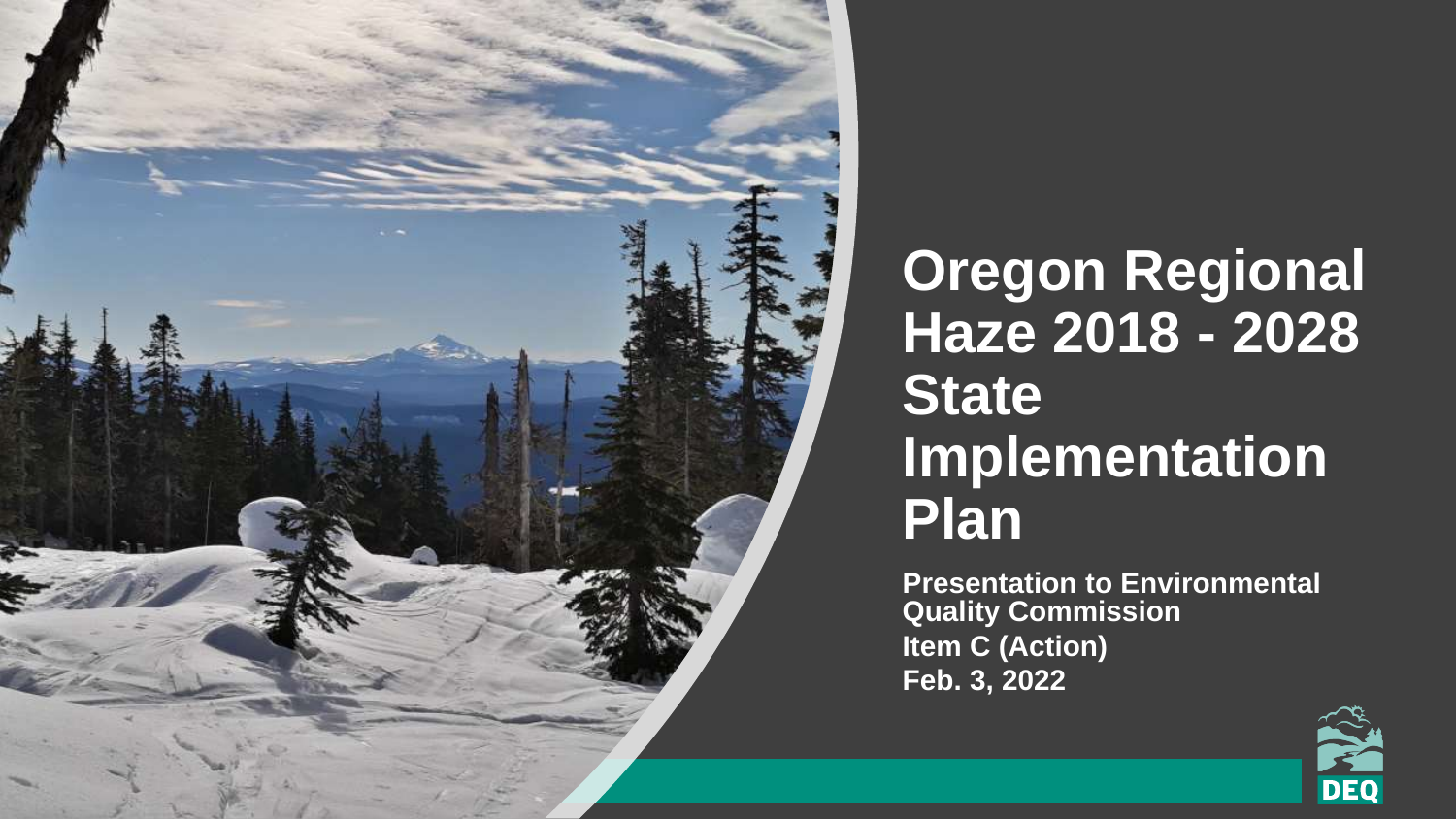### **Regional Haze Program Overview**



States must establish plans to improve visibility in certain wilderness areas and national parks to natural conditions by 2064.



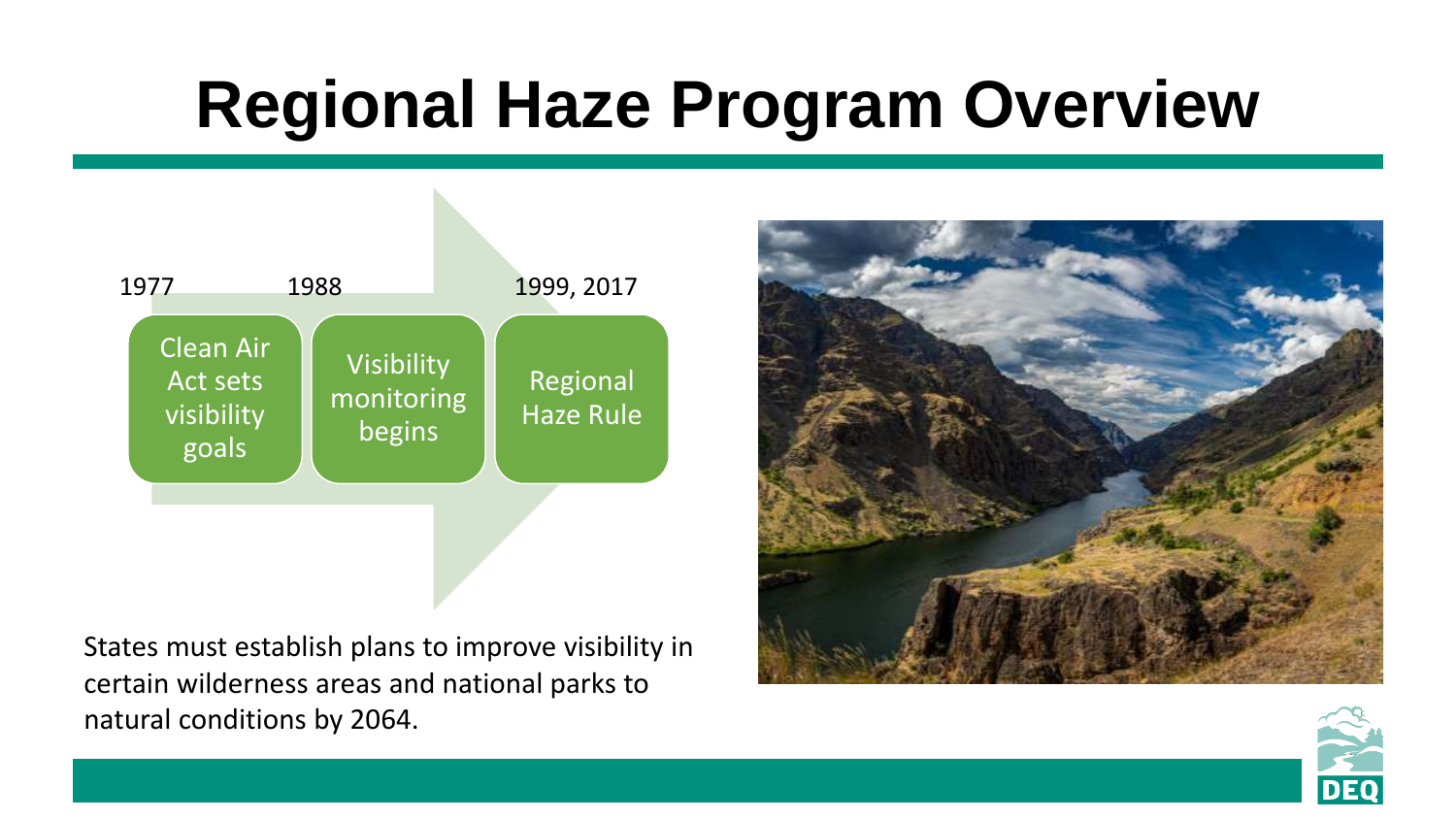# **Oregon Areas Protected by Regional Haze**



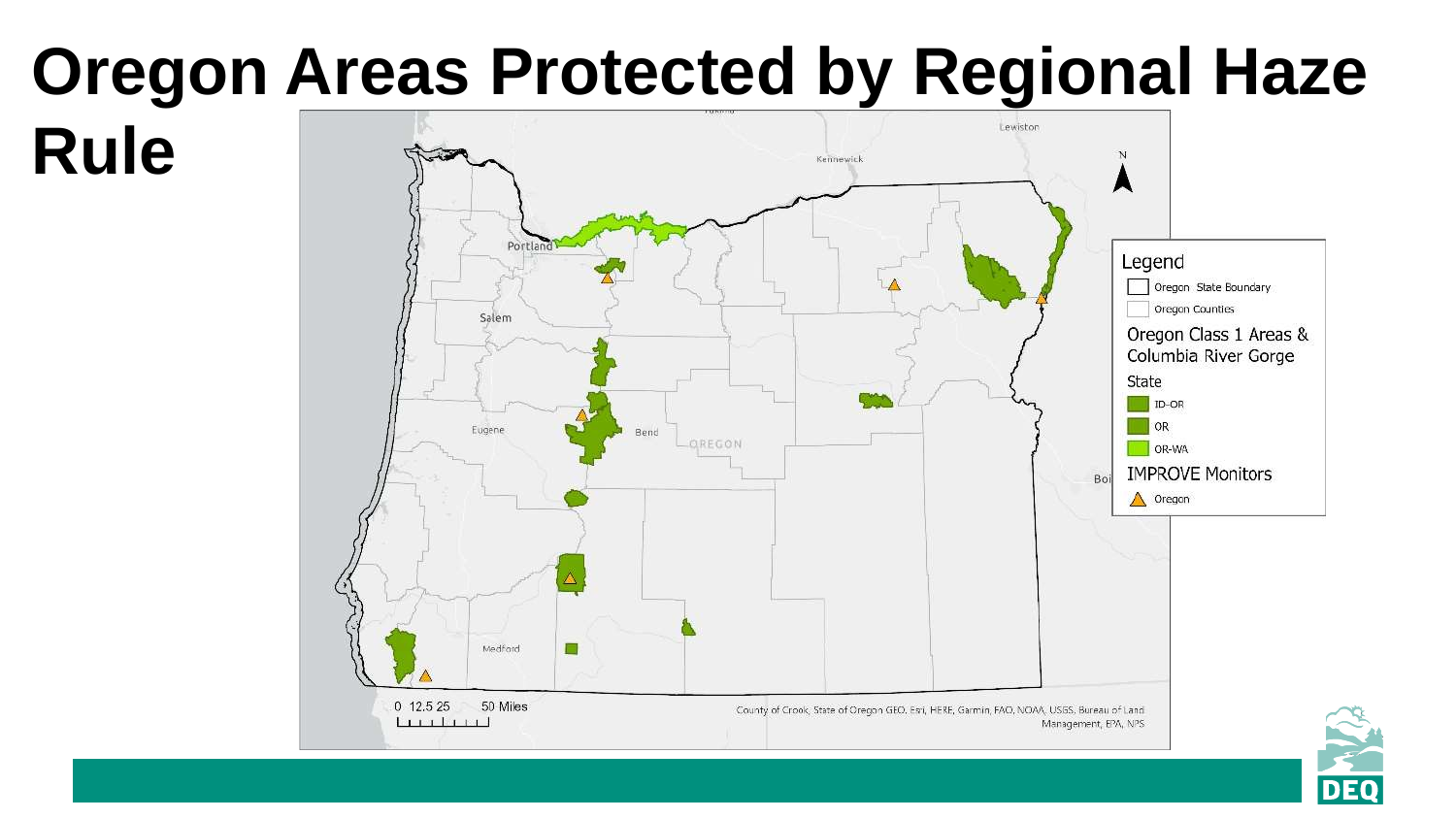#### **Sources of Visibility Impairment**



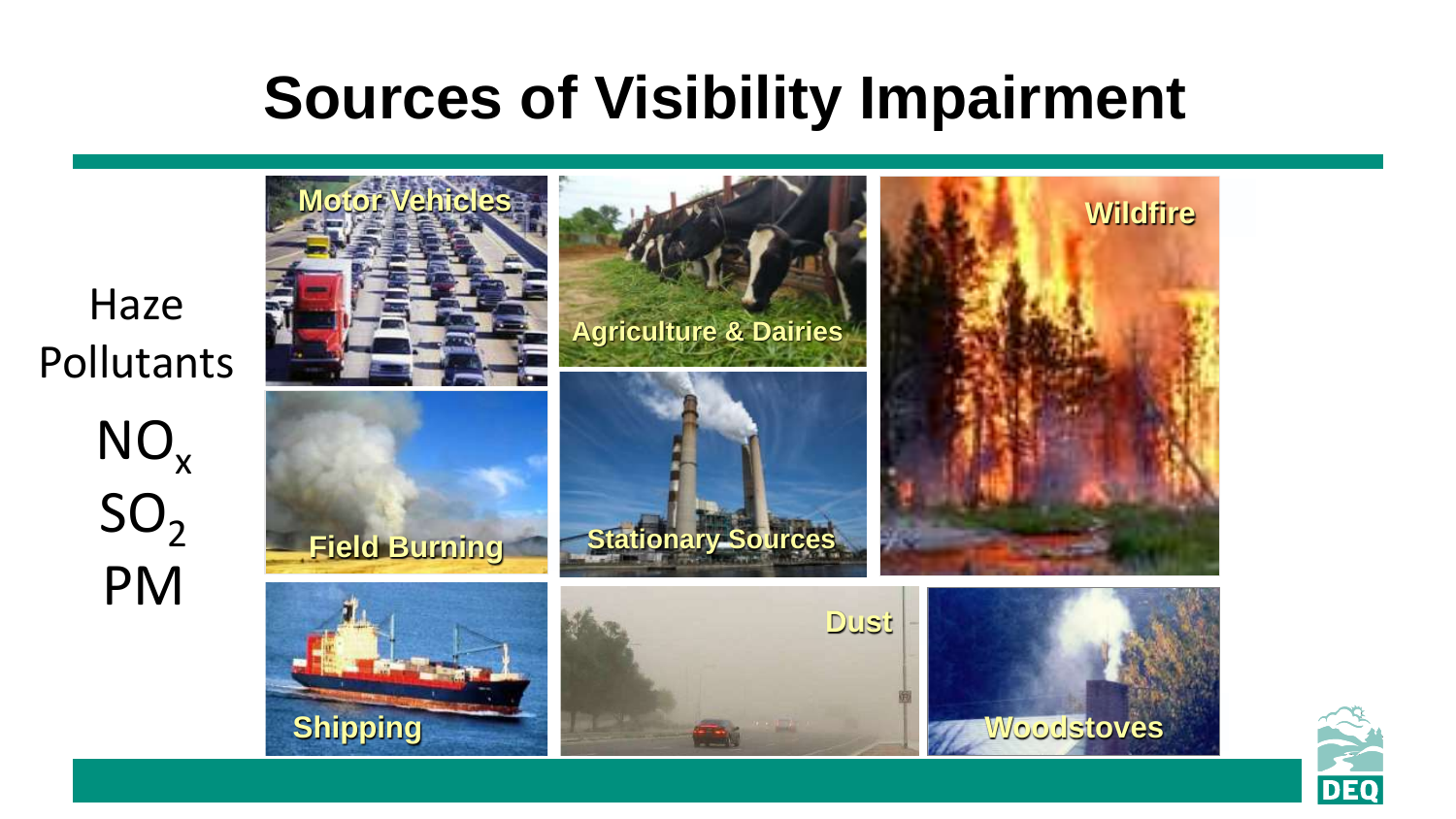# **2018 – 2028 Regional Haze Plan**

| <b>Chapter</b> | <b>Description</b>                                                            |
|----------------|-------------------------------------------------------------------------------|
| 1              | History, Class 1 Areas, Monitoring Network                                    |
| $\overline{2}$ | Visibility: current, 5-yr progress, projected                                 |
| $\mathcal{S}$  | <b>Stationary Source Emission and Controls</b><br><b>Analysis</b>             |
| $\overline{4}$ | <b>Visibility Improvement Strategies: stationary,</b><br>mobile, area sources |
| 5              | Reasonable progress demonstration                                             |
| 6              | <b>Consultations and Response to Comment</b>                                  |
|                |                                                                               |

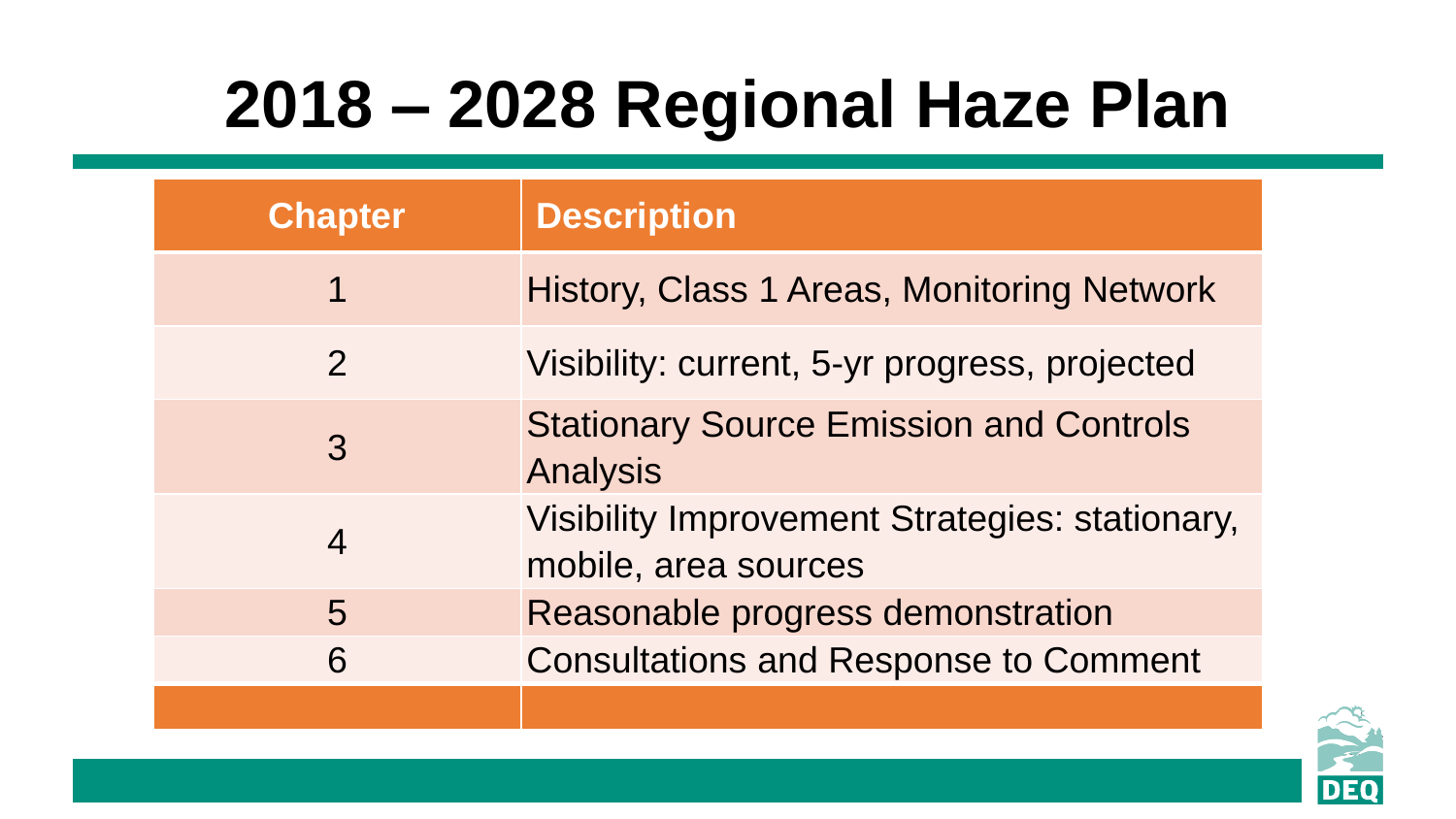### Uniform Progress toward Natural Visibility

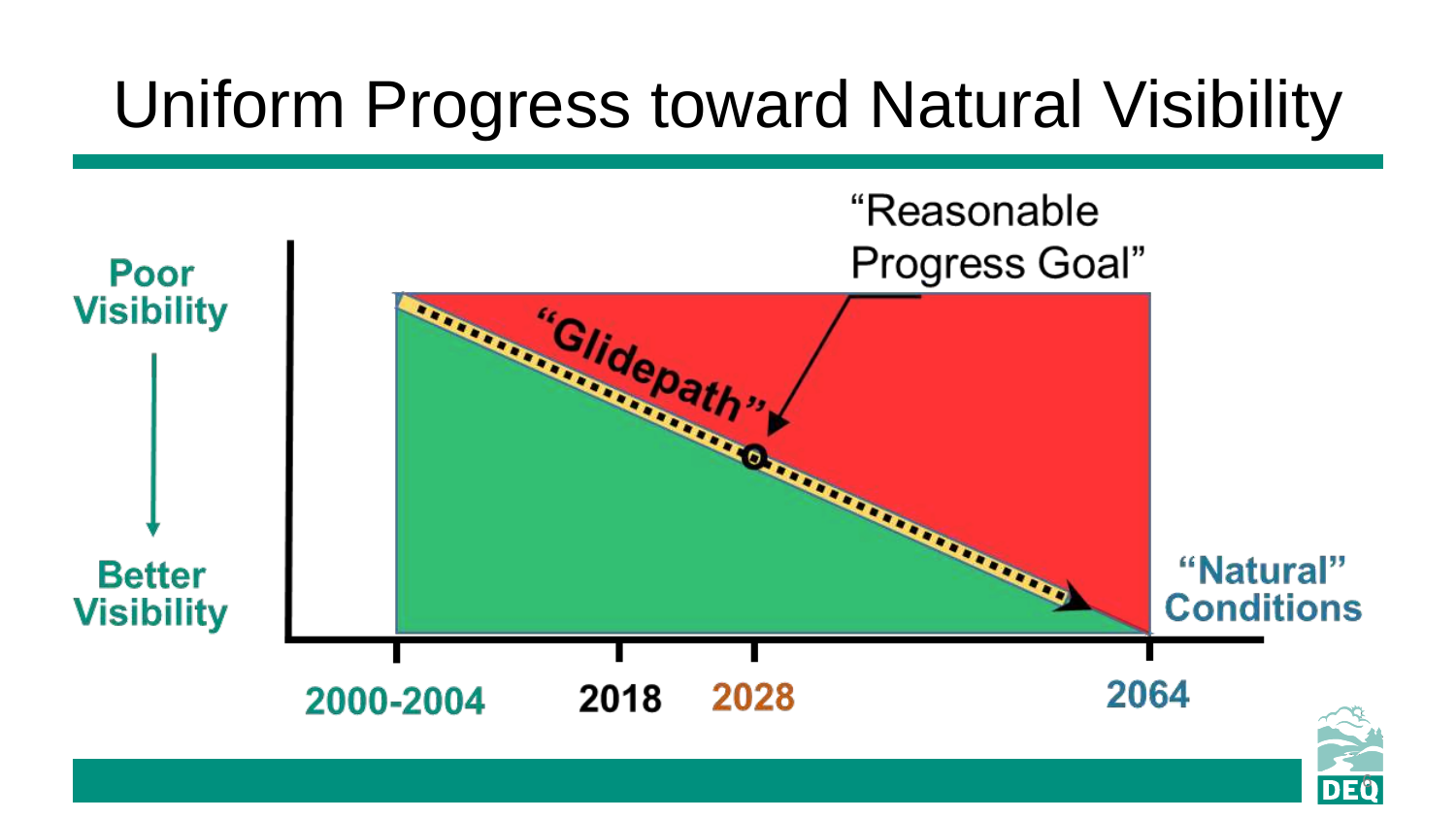### Visibility and Five-Year Progress



7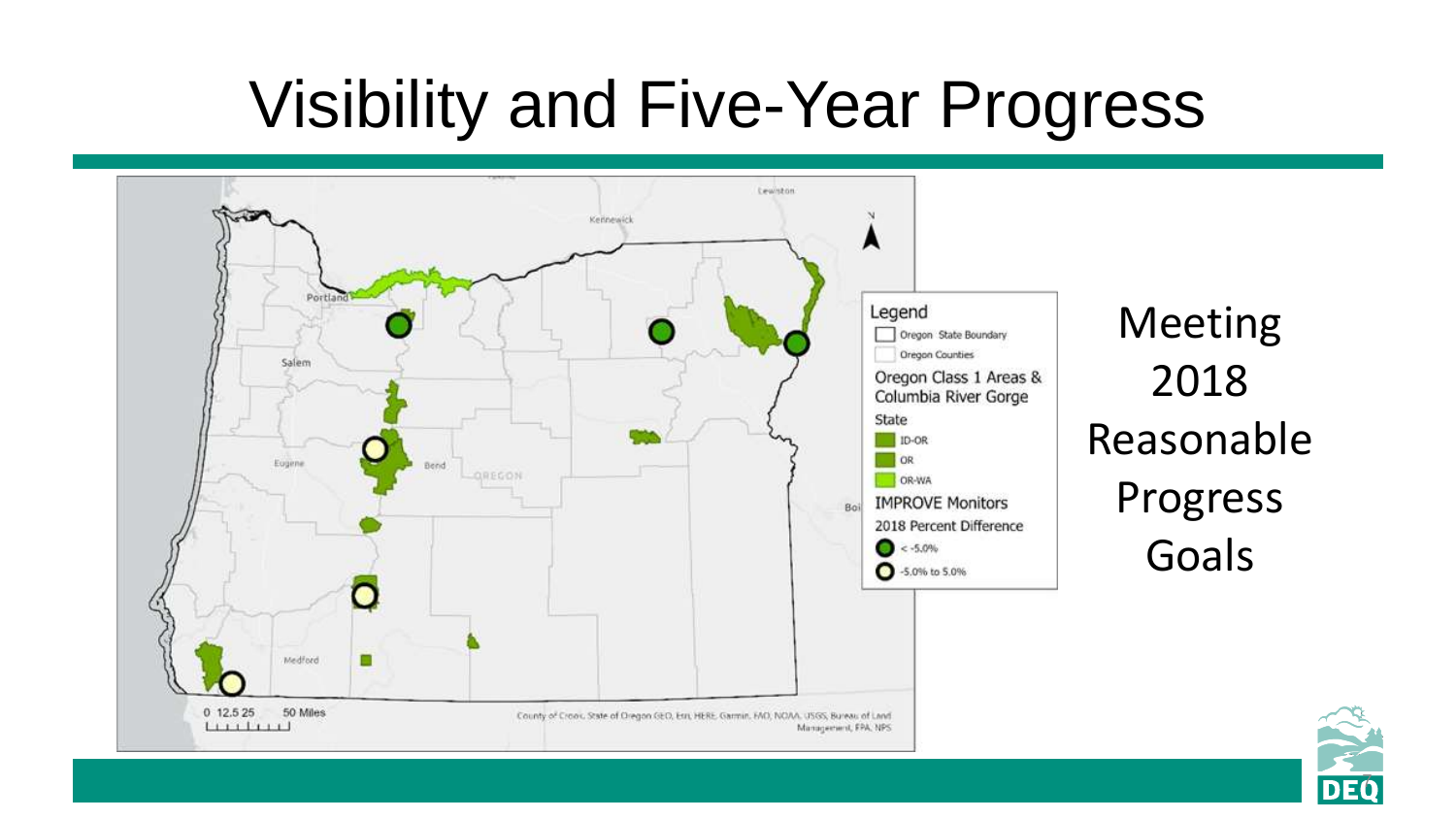# **Projected (Modeled) Visibility**



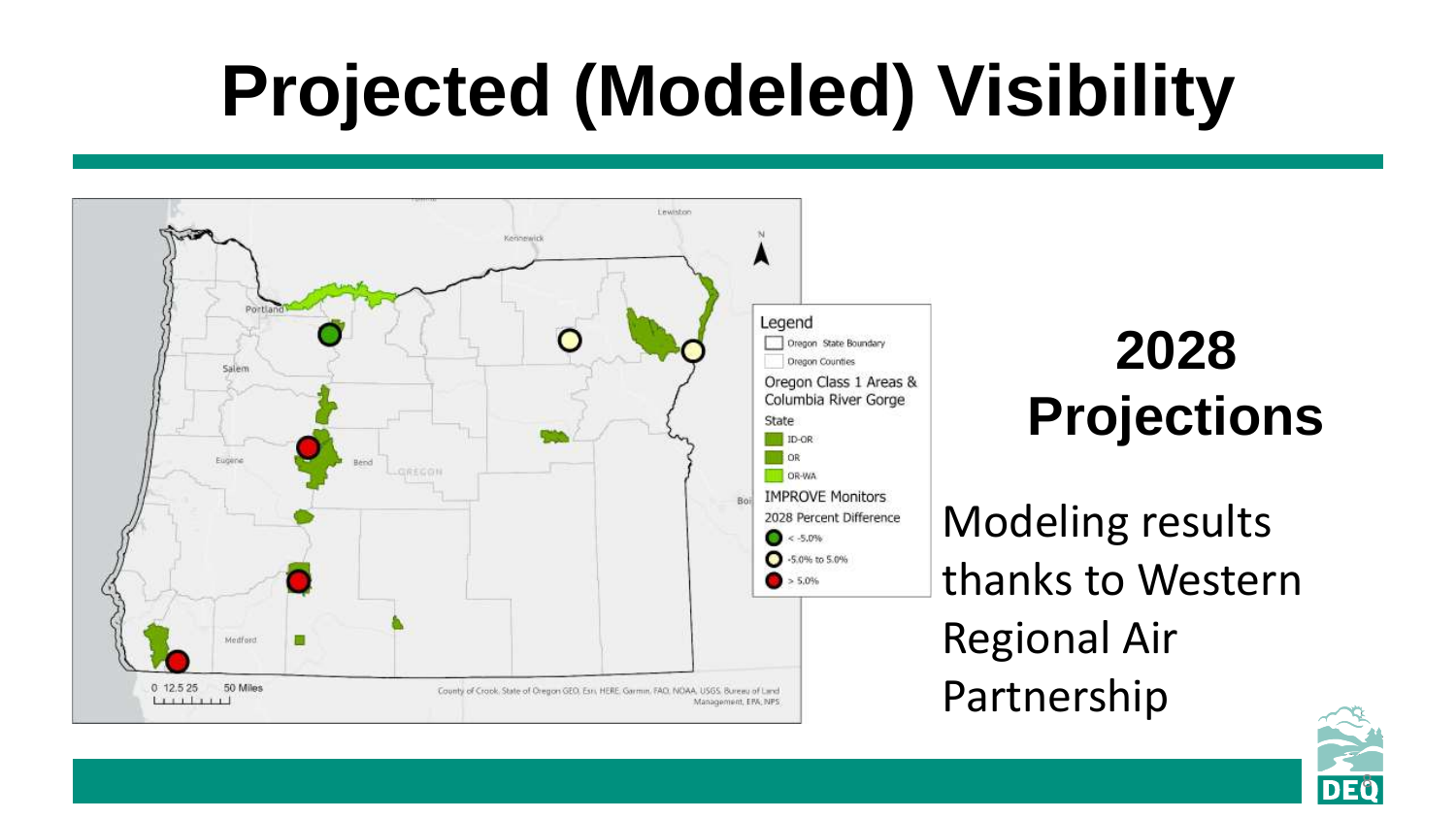#### **Stationary Source Analysis and Controls**

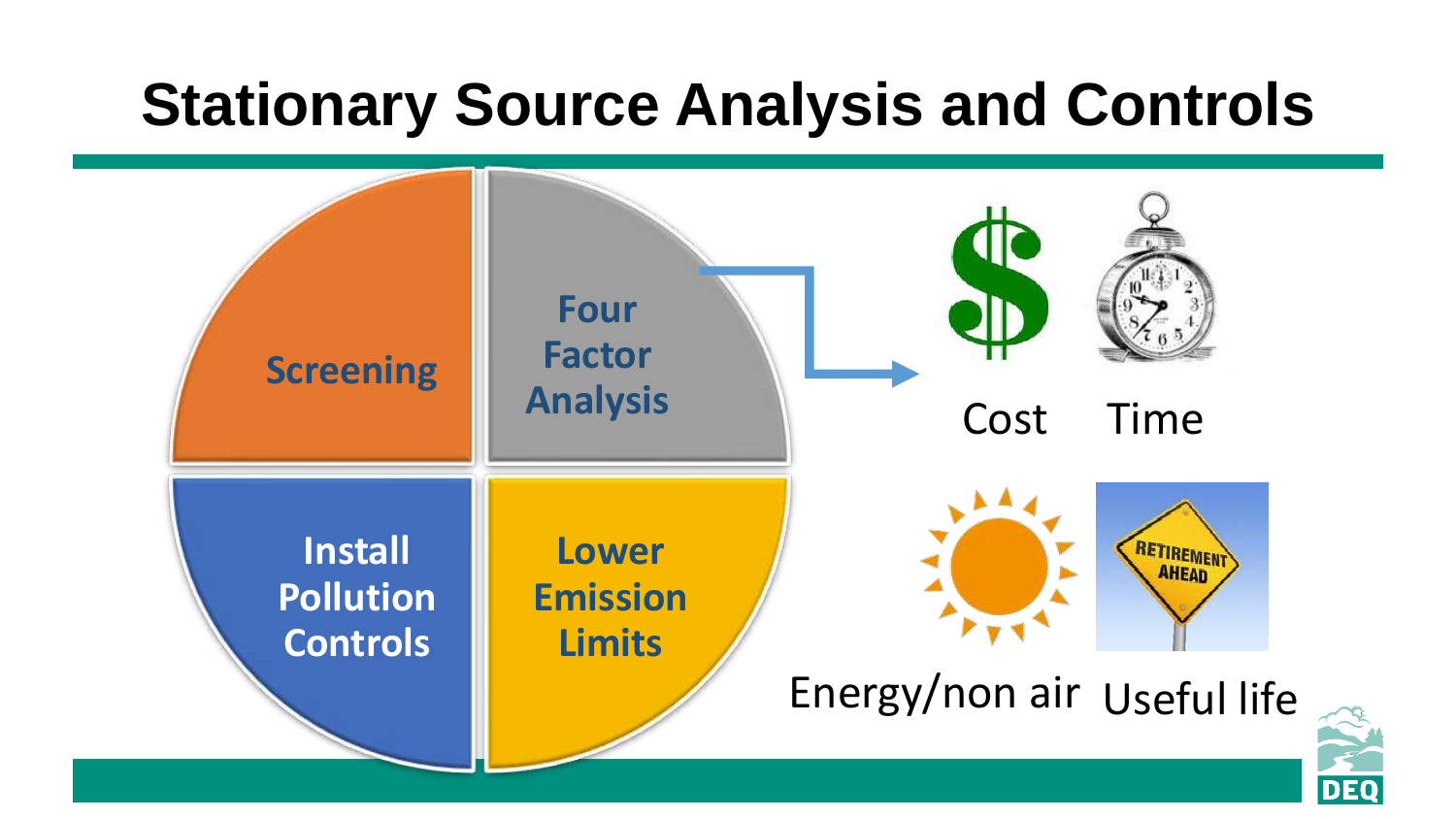### Outcomes after Screening and FFA



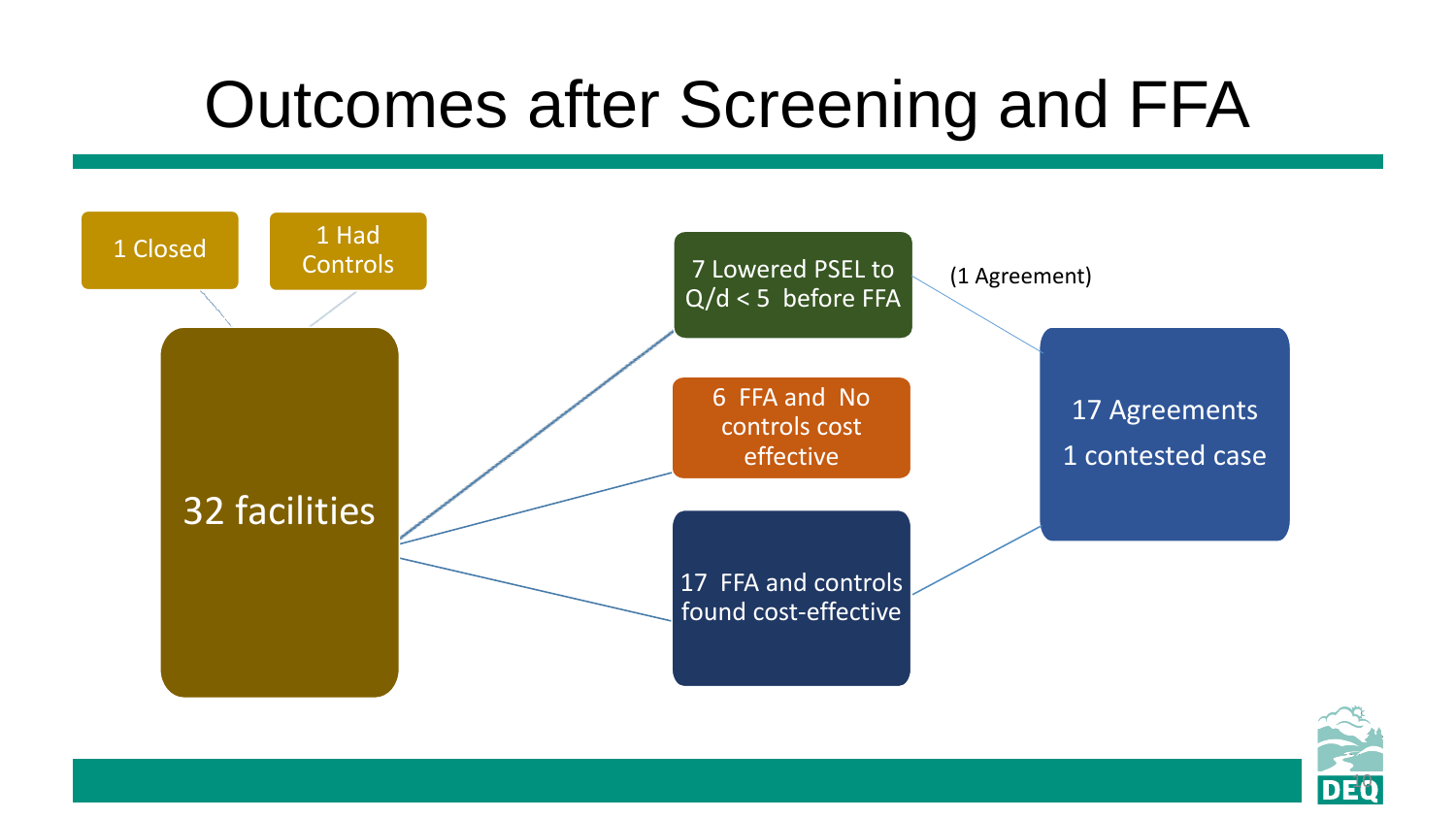### **Enforced through Permits and other Orders**

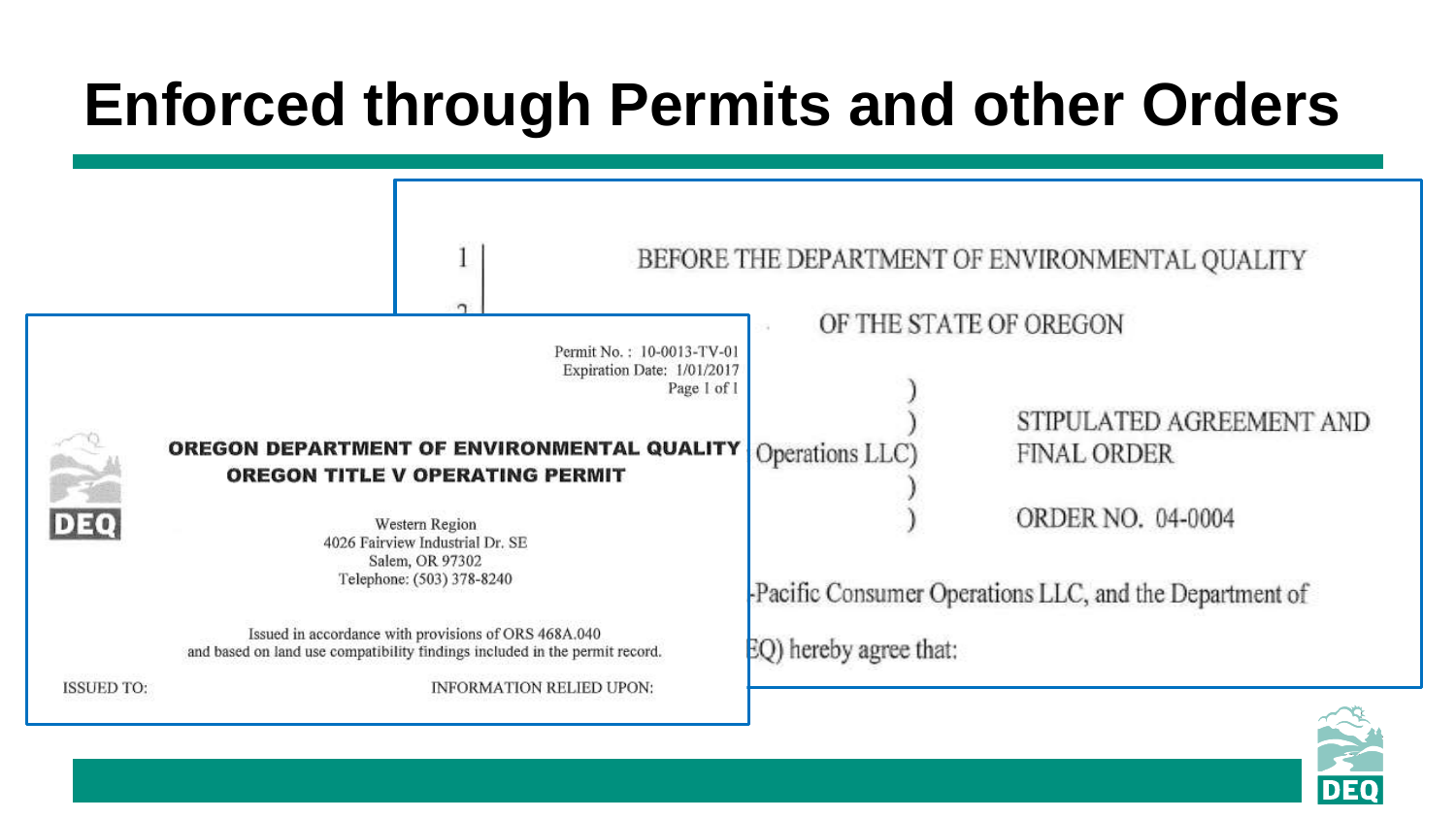

11,000 tons of PSEL reductions Eliminate #6 fuel oil as backup at pulp/paper facilities 6 facilities installing continuous monitoring 6+ facilities installing control devices 1+ facilities replacing emission units

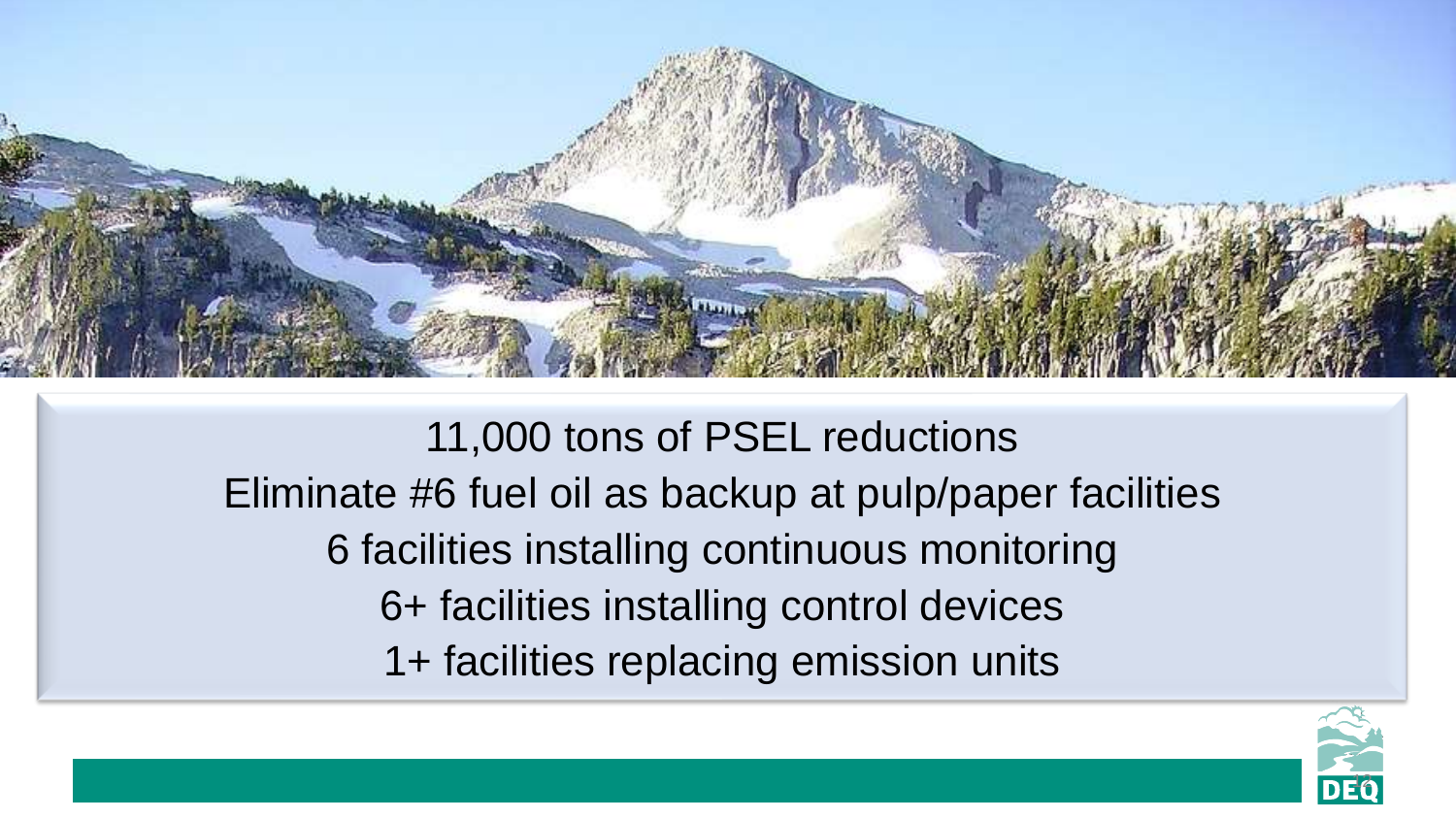# **Long-Term Strategy**

(Examples – see Chapter 4 for full strategy)

#### **Stationary sources Mobile Sources Area Sources**



- **Controls**
- **Emission** reductions
- Clean trucks rule
- Clean vehicle rebates
- Better quantify and reduce ammonia emissions



- Open burning rule updates
- Smoke Management

Plan

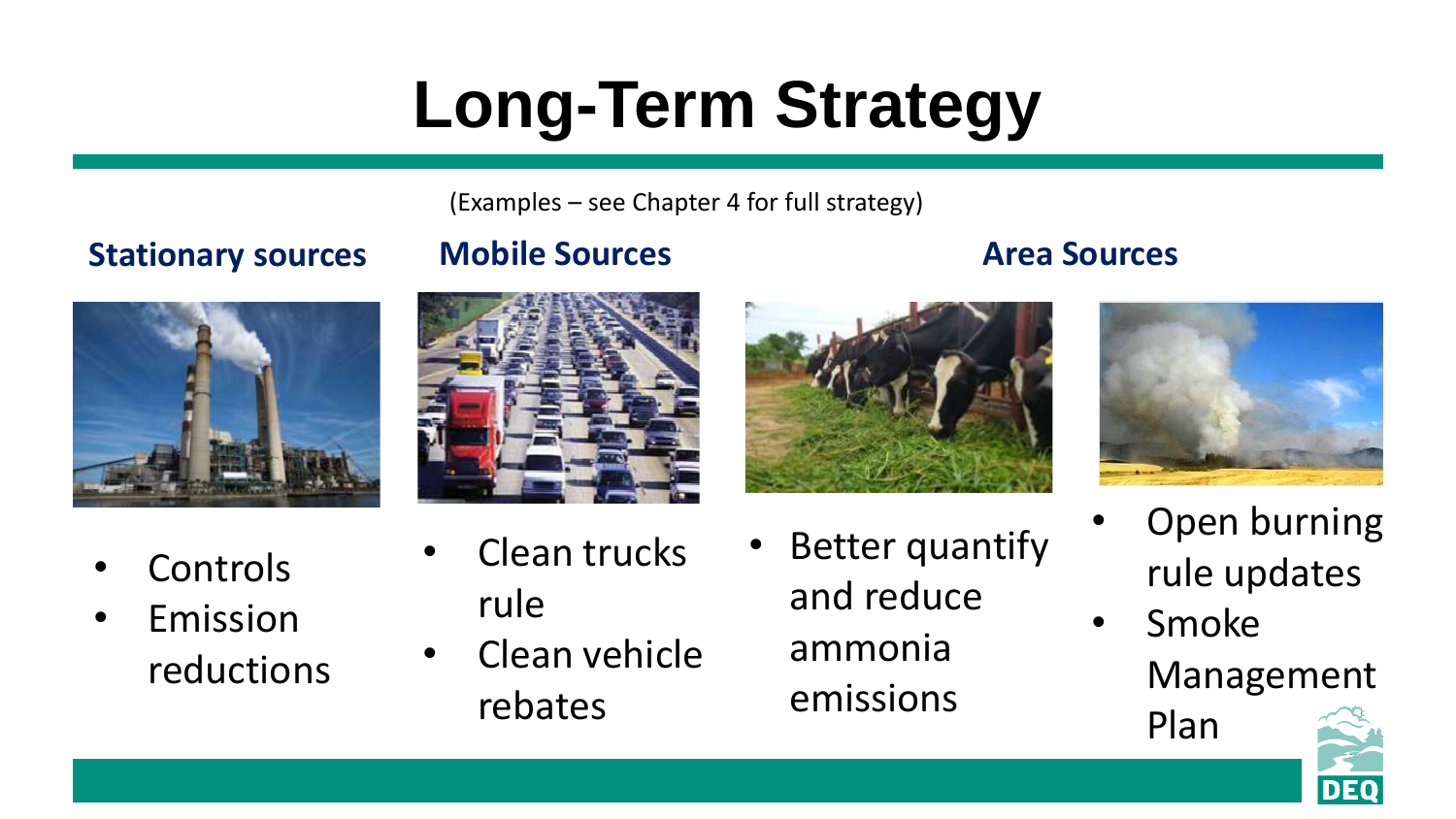### **2028 Goals Meet Uniform Rate of Progress**



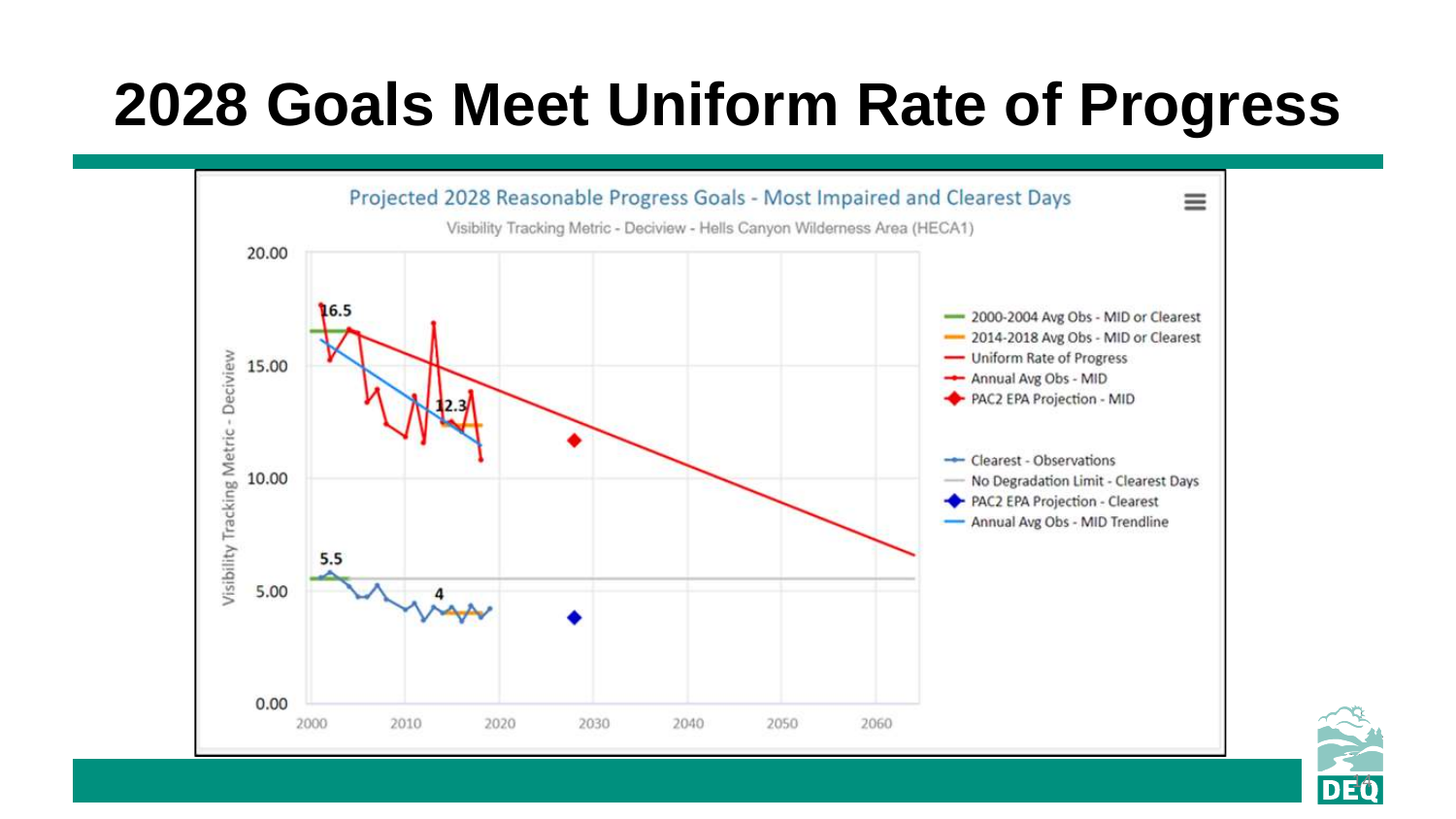#### **Economic and Health Benefits**



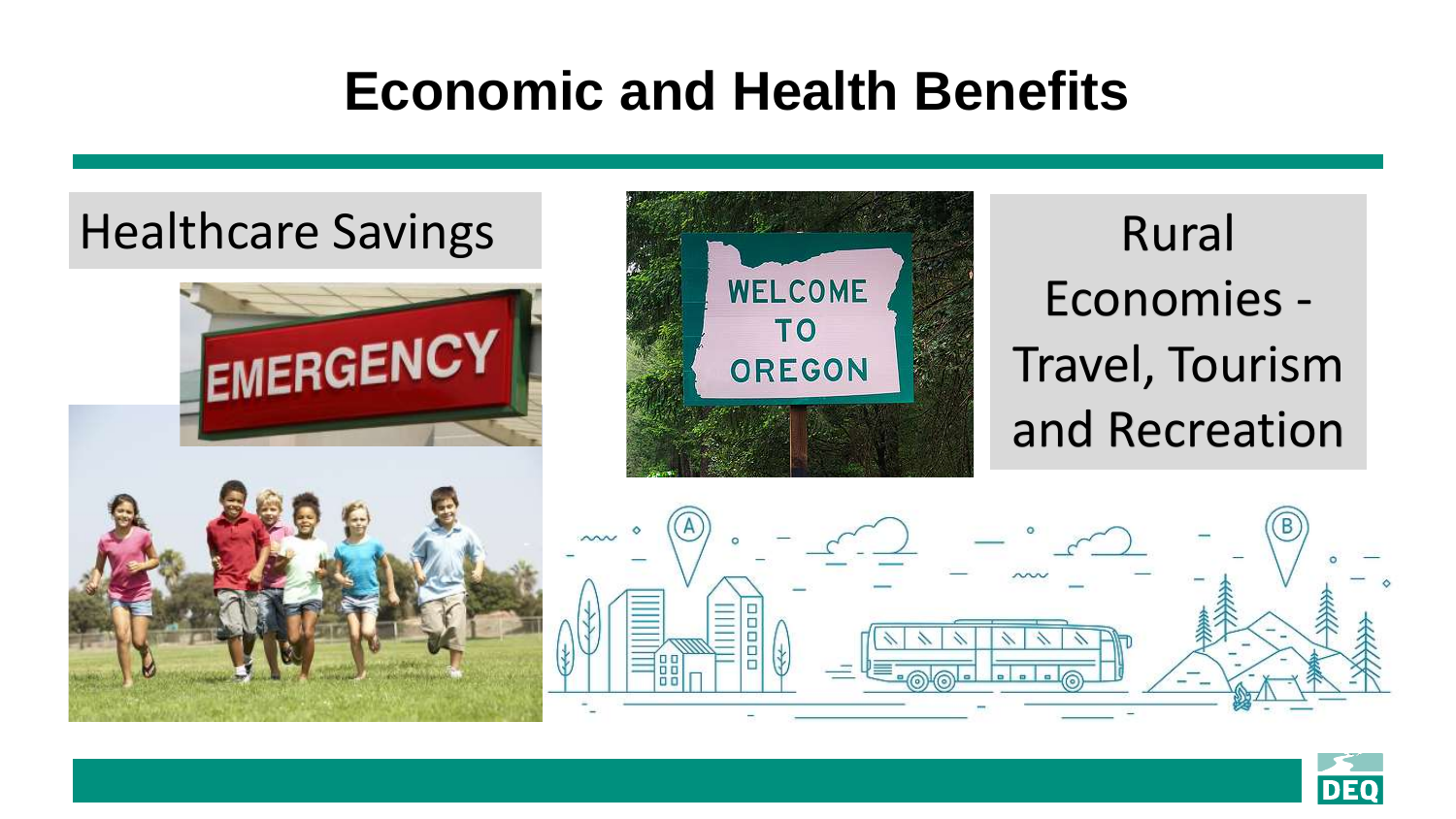### **Considering "nonair and environmental effects"**

Demographics of population within 2.5 km

Percent minority, low income, educational level, age

Vulnerable population indices included in SIP – a first!

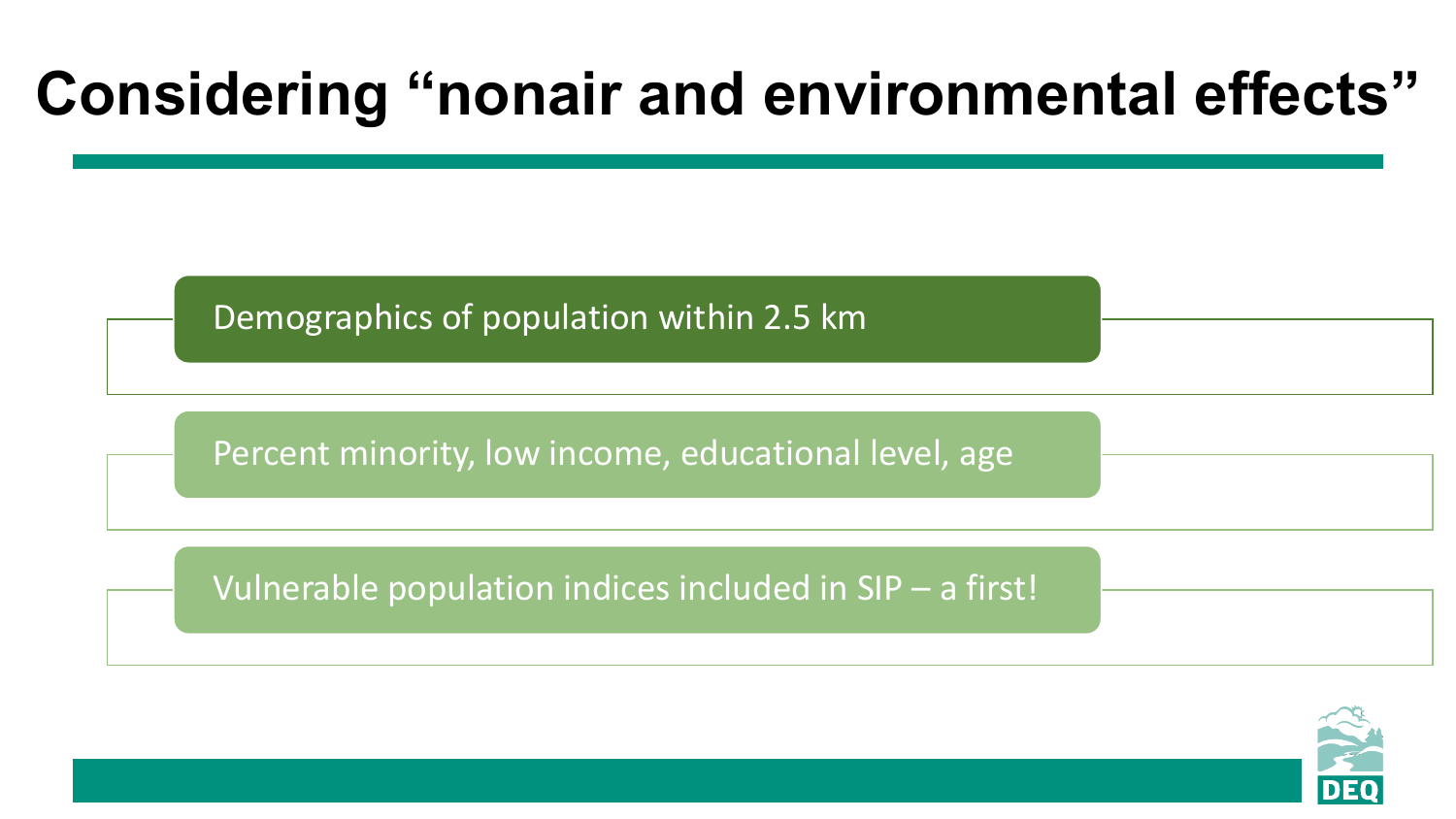# **Key Policy Decisions**

Screening and Cost **Effectiveness** 

### Alternative Compliance

**Stipulated** Agreements and Orders

Not Adjusting Glidepath

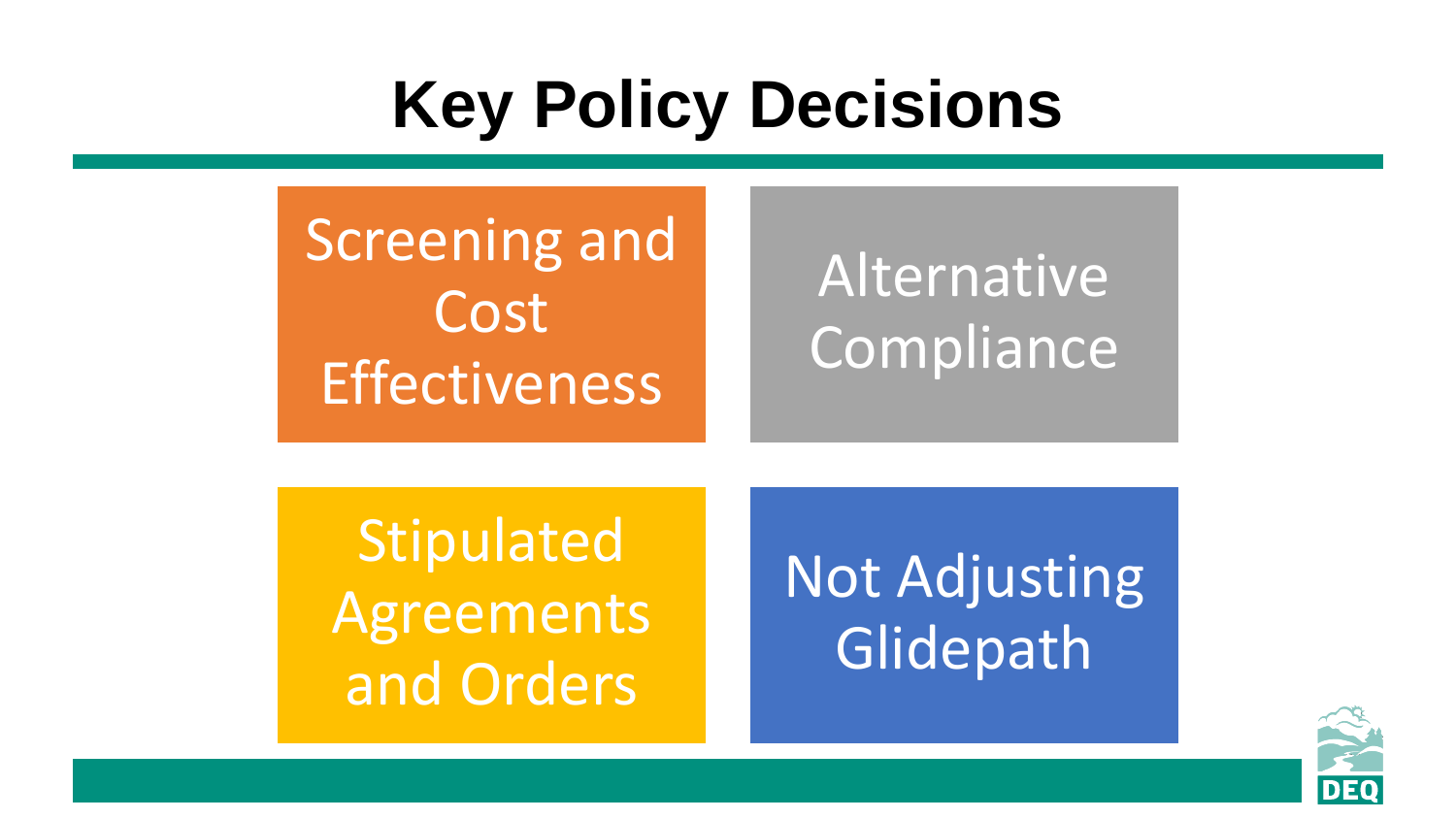# **Consultations**

- Western Regional Air Partnership
- Tribal Consultation
	- Government to government outreach
	- WRAP Tribal Technical work group
- States
- Federal Land Managers
	- National Park Service
	- U.S. Forest Service

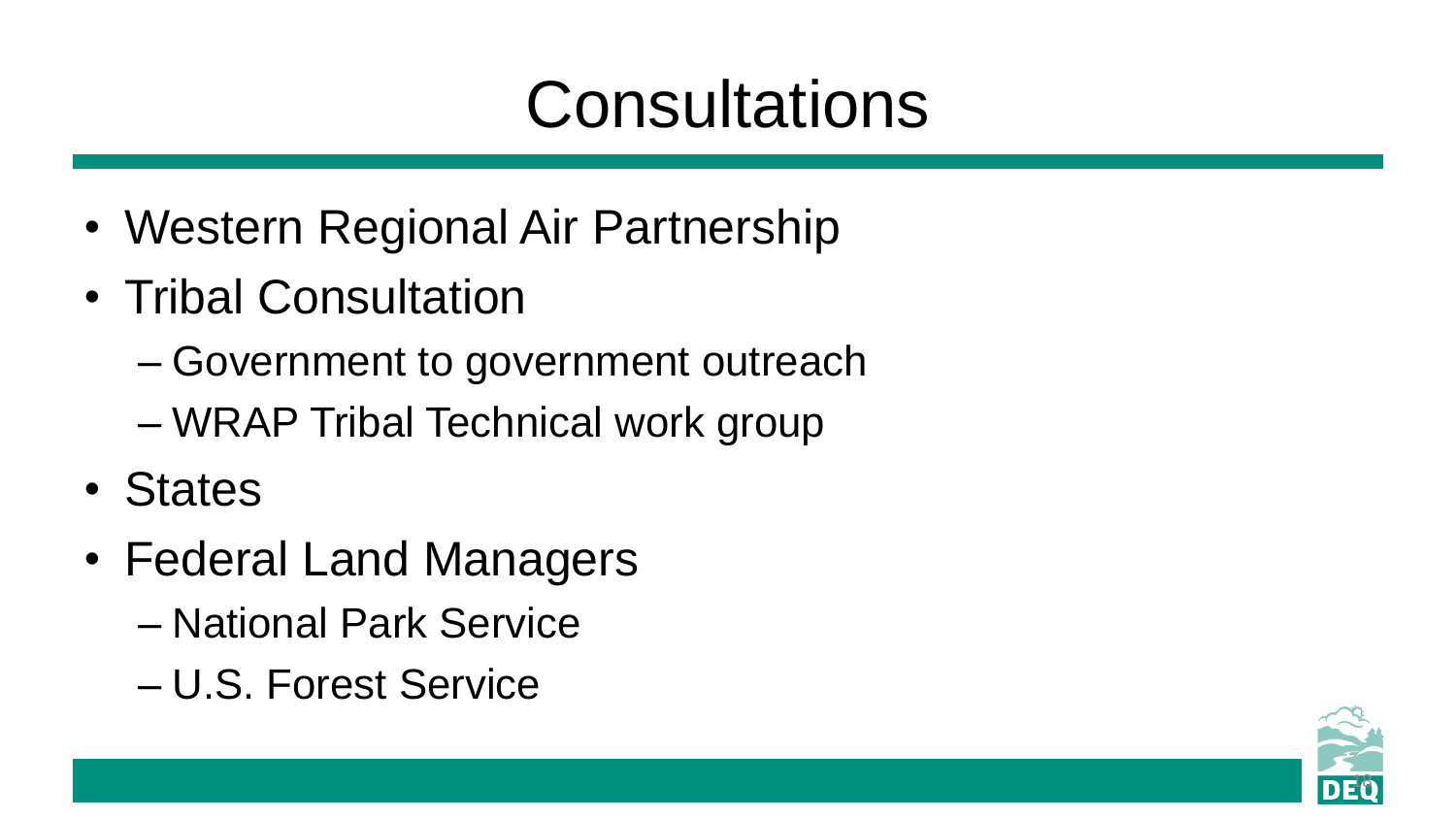# **Public Engagement**

- Public comment period Aug. 27 Nov. 1, 2021
- 30-day extension granted
- Public Hearing: Oct. 25, 2021
- Approximately 460 written and oral comments received (~440 similar written comments)

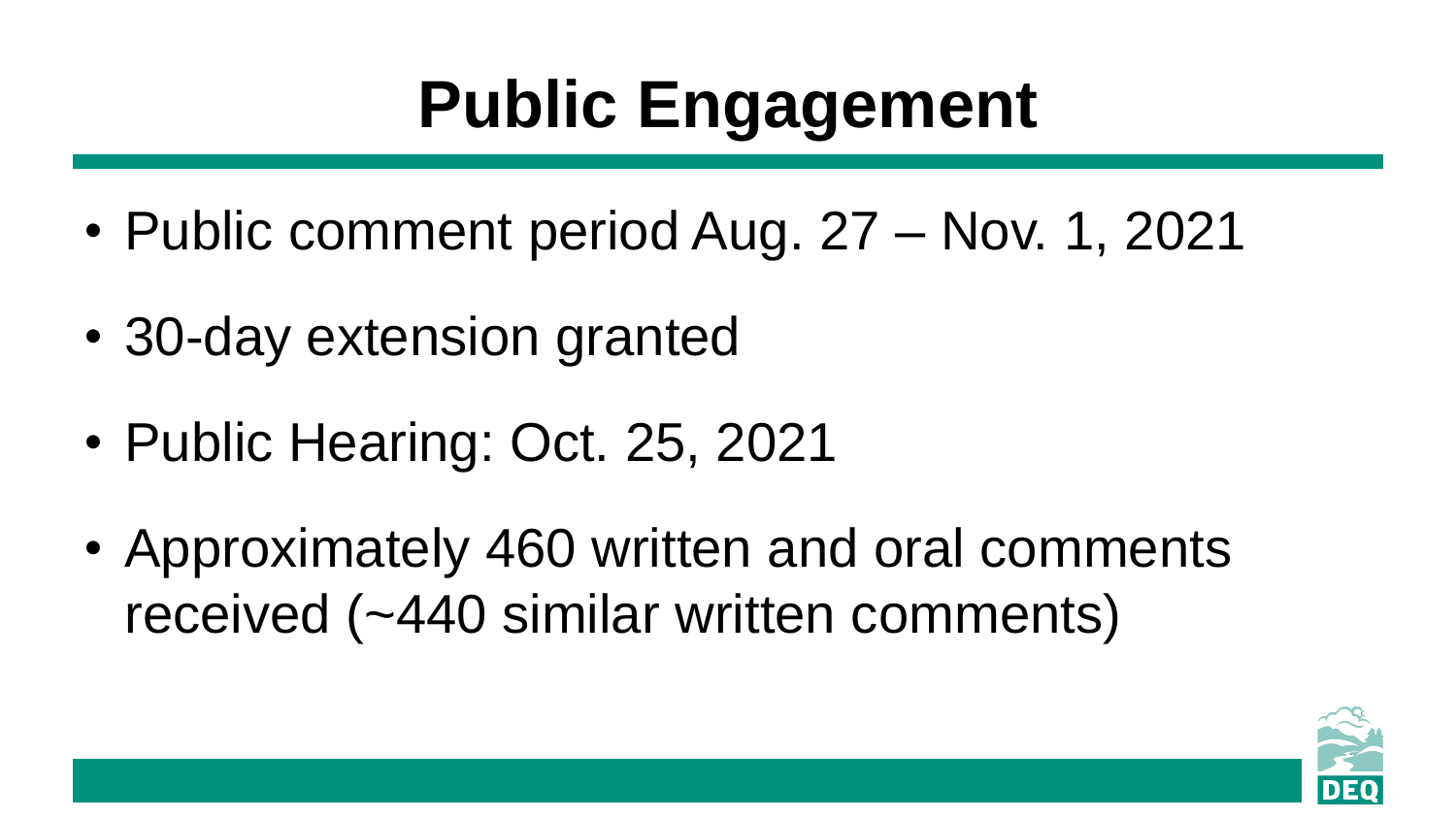### **Comment Categories and Responses**

#### **Lack of emission rates and monitoring**

- Some SAFOs lacking enforceable emission rates or compliance dates
- Include monitoring, reporting for SIP approval
- Specify that existing controls required

#### **Response**

- SAFO amendments
- Incorporate permit sections in SIP
- Refer to requirements to maintain existing controls



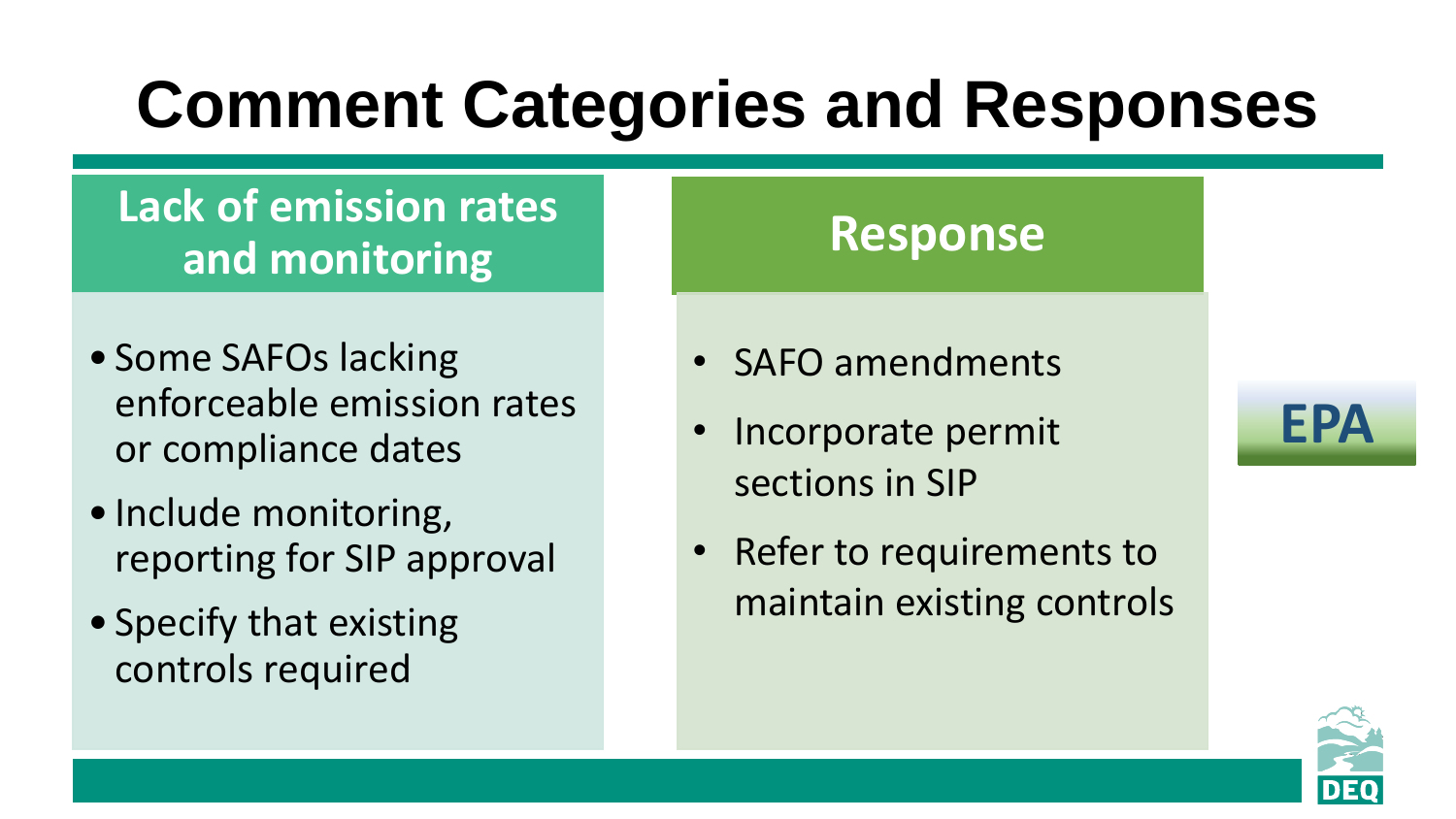# **Comment Categories and Responses**

#### **Controls and Alternative Compliance**

- Support screening and cost thresholds
- Oppose screening out by PSEL reduction
- •Oppose not requiring cost-effective controls

#### **Response**

- Consistent with Division 223
- Acknowledged difference in short-term and longterm strategies
- Provided more explanation in SIP

#### **Most comments**

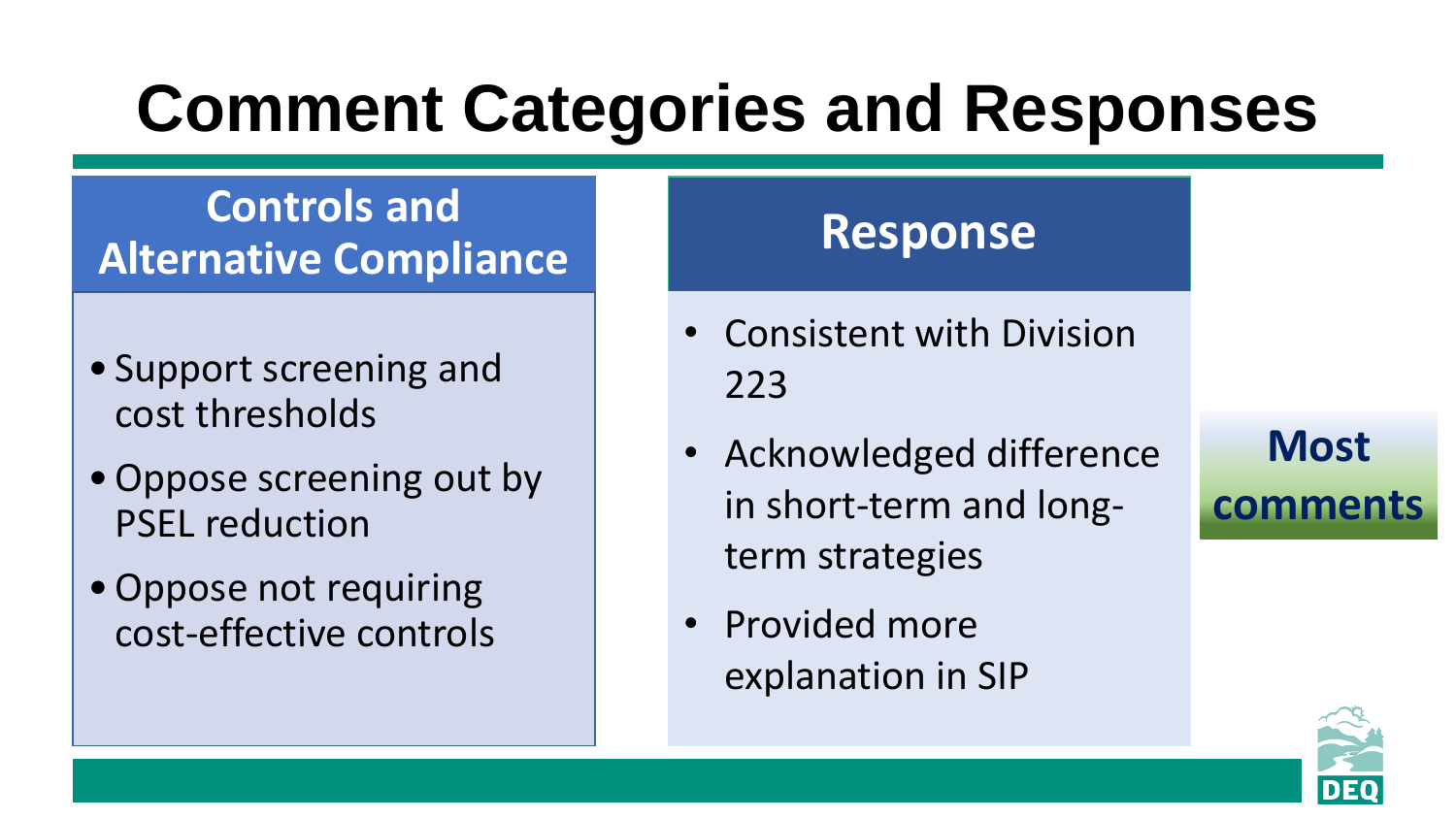# **Comment Categories and Responses**

#### **Area Sources - Smoke**

- Address orchard burning
- Include more strategies to reduce woodsmoke from residential biomass burning
- Account for likely increase in prescribed burning

#### **Response**

- Included additional woodsmoke reduction strategies
- Expanded descriptions of woodsmoke and burning rulemakings
- Rely on Smoke Management Plan; did not adjust glidepath